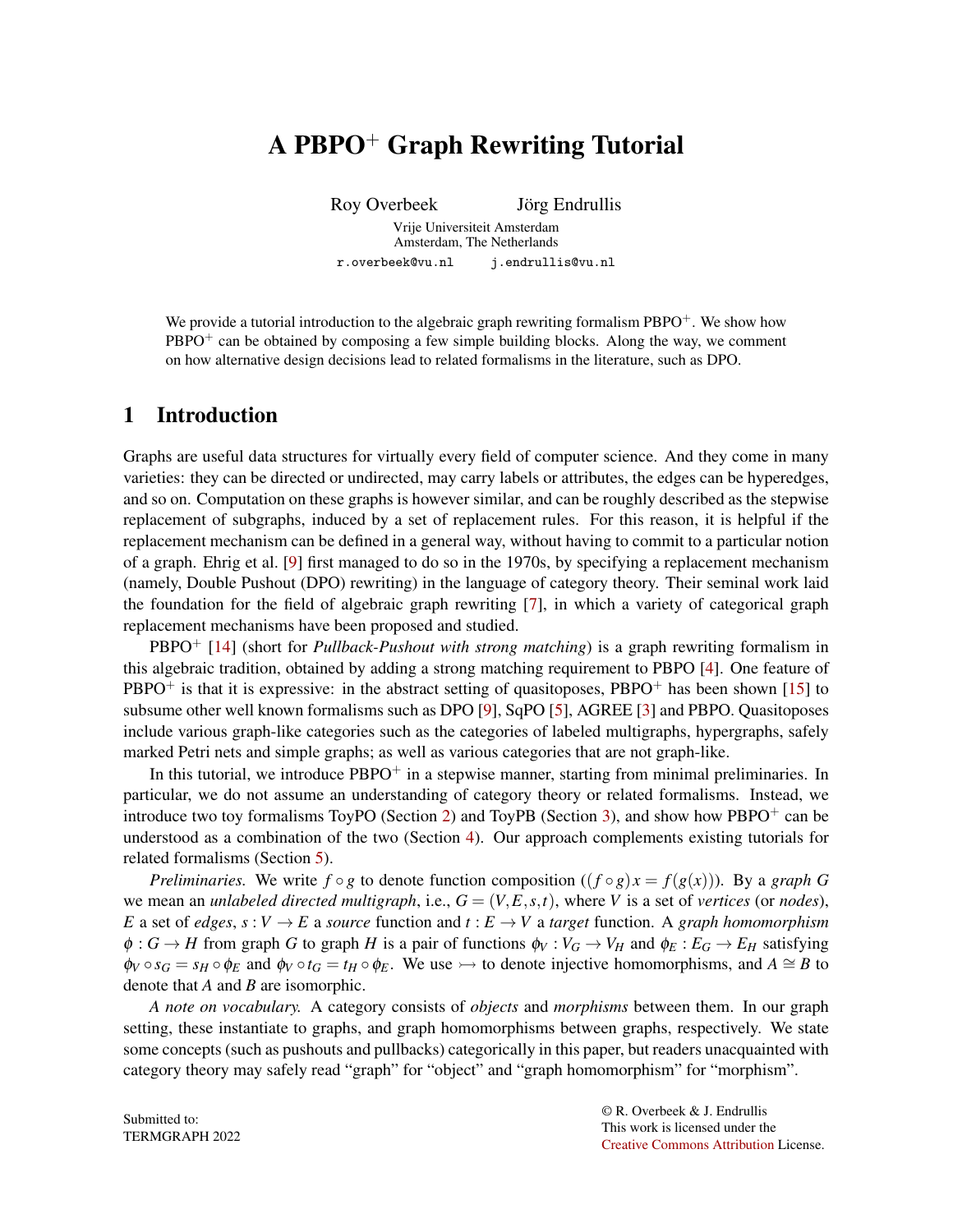## <span id="page-1-0"></span>2 ToyPO

We start by defining a toy graph rewrite formalism called ToyPO (short for ToyPushout). This formalism computes rewrite steps using a single pushout construction. It allows the specification of identification and addition of elements.

**Definition 1** (ToyPO Rule). A *ToyPO* rule is a morphism  $\rho : L \to R$ . *L* and *R* are called *patterns*.

<span id="page-1-1"></span>*Example* 1. The rule  $\rho: L \to R$  depicted by  $\overline{(a)} \to \overline{(b)}$   $\overline{(a \ b)}$   $\overline{(c)}$  can be described as specifying (i) the identification of two connected nodes *a* and *b*, and (ii) the addition of a node *c*.

<span id="page-1-5"></span>*Notation* 1 (Visual Notation)*.* Our notation for graphs and graph homomorphisms can be described formally. A vertex is a non-empty set  $\{x_1, \ldots, x_n\}$  represented by a box  $\overline{(x_1 \cdots x_n)}$ , and each morphism  $f = (\phi_V, \phi_E) : G \to G'$  between depicted graphs *G* and *G'* is the unique morphism satisfying  $S \subseteq f(S)$ for all  $S \in V_G$ . For instance, for nodes  $\{a\}$  and  $\{b\}$  in the left hand side of  $\rho$  (Example 1),  $\rho(\{a\}) =$  $\rho({b}) = {a,b}$  of the right hand side. We will use examples that ensure uniqueness of each *f* (in particular, we ensure that the mapping of edges  $\phi_E$  is uniquely determined by the mapping of nodes  $\phi_V$ ). Colors are purely supplementary.

**Definition 2** (Match). A *match* for a ToyPO rule  $\rho$  :  $L \rightarrow R$  in a *host graph G* is an injective morphism  $m: L \rightarrow G$ . The image  $m(L) \subset G$  is an *occurrence* of *L* in *G*.

<span id="page-1-2"></span>*Example* 2. The injective morphism  $m: L \rightarrowtail G$  depicted by

$$
\textcircled{a}\longrightarrow\textcircled{b}\quad\textup{and}\quad\textcircled{a}\longrightarrow\textcircled{a}\longrightarrow\textcircled{b}\quad\textcircled{e}\textcircled{f}\textcircled{f}
$$

is a match for rule  $\rho$  of Example [1](#page-1-1) in the host graph *G*. Three other matches are possible:  $d \rightarrow a$ ,  $e \rightarrow f$ and  $f \rightarrow e$ .

*Remark* 1*.* We require injectivity of *m* for three reasons. First, it is easier to understand. Second, it yields a strictly more expressive formalism (cf. Habel et al.  $[10]$ ). Third, it better prepares for PBPO<sup>+</sup>, where matches are injective as well.

Given rule  $\rho: L \to R$  and match  $m: L \to G$  of Examples [1](#page-1-1) and [2,](#page-1-2) respectively, arguably the most reasonable result of the rewrite step is the graph

$$
H = \quad \textcircled{d} \rightarrow \textcircled{a} \quad \textcircled{b} \quad \textcircled{c} \quad \textcircled{e} \rightarrow \textcircled{f} \rightarrow
$$

because this graph can be understood as the *minimal solution* in which *m*(*L*) is replaced by *R* in *G*. More specifically, no elements of  $G - m(L)$  are deleted, duplicated or identified; and no elements other than those in  $R - \rho(L)$  are added. Astonishingly, this informal notion of a minimal solution can be defined formally and abstractly using the language of category theory; that is, without making any reference whatsoever to graphs or graph homomorphisms.

<span id="page-1-4"></span>**Definition 3** (Pushout [\[16,](#page-8-8) [2\]](#page-8-9)). The *pushout* of a *span*  $G \stackrel{m}{\leftarrow} L \stackrel{\rho}{\rightarrow} R$  is a  $cospan \sigma = G \stackrel{i_G}{\rightarrow} H \stackrel{i_R}{\leftarrow} R$  such that

- 1.  $\sigma$  *is a candidate solution:*  $i_G \circ m = i_R \circ \rho$ ; and
- 2.  $\sigma$  *is the minimal solution*: for any cospan  $G \xrightarrow{i_G} H' \xleftarrow{i_R} R$  that satisfies  $i_G' \circ m = i_R' \circ \rho$ , there exists a *unique* morphism  $x : H \to H'$  such that  $i_G' = x \circ i_G$  and  $i_R' = x \circ i_R$ .

 $L - \rho \rightarrow R$  $G - i_G \rightarrow H$ *H* ′ ρ  $\dot{m}$   $=$   $i_R$  $i_G \rightarrow \overleftrightarrow{H} = i_R'$ = *iG* ′  $=$   $\cdot \cdot \cdot$ 

Both requirements are conveniently visualized in the commuting diagram depicted in Figure [1.](#page-1-3)

<span id="page-1-3"></span>Figure 1: Pushout.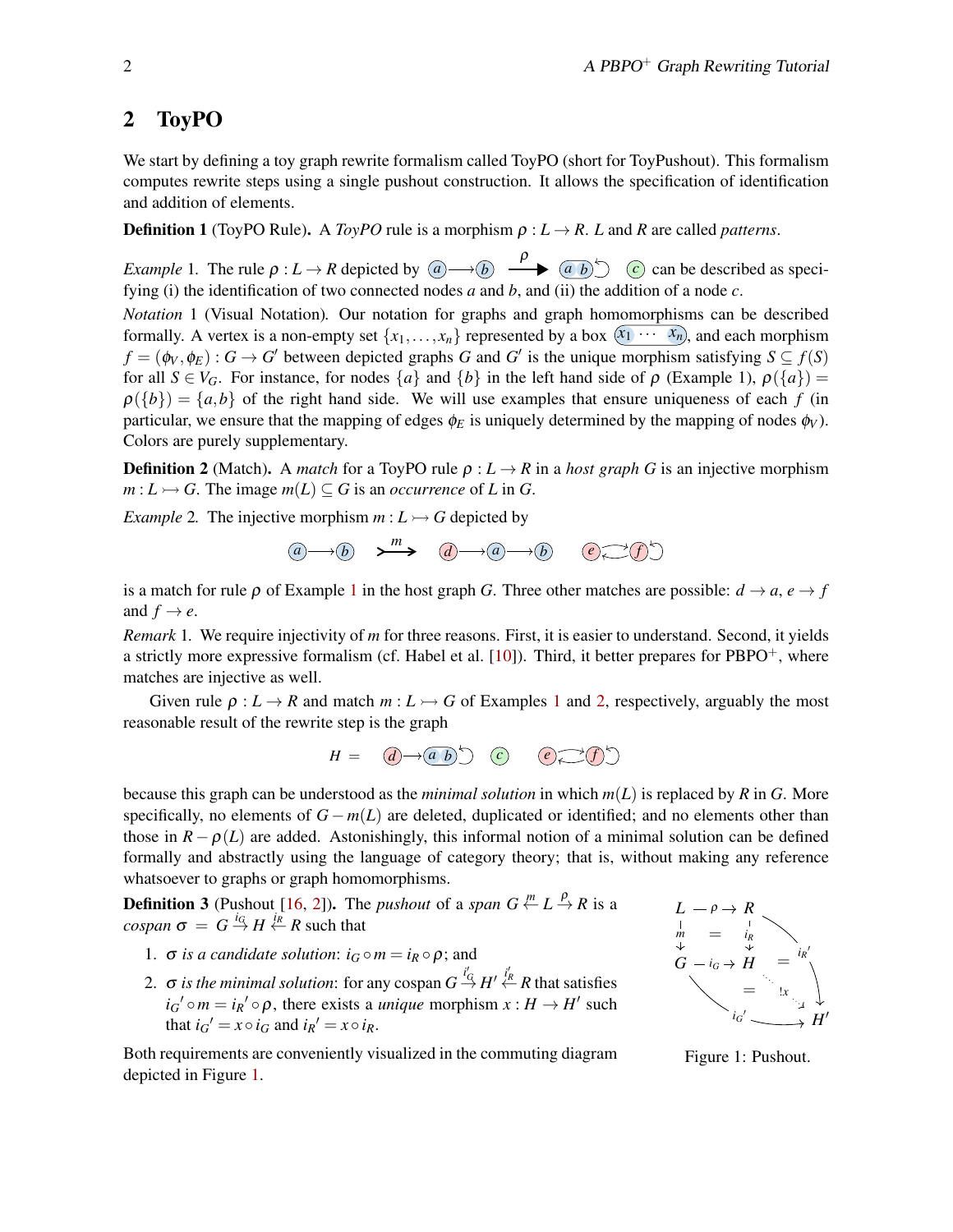#### R. Overbeek  $\&$  J. Endrullis 3

Pushouts are unique up to isomorphism if they exist (and they always do in the category of graphs). A useful intuitive description of a pushout is that of a *gluing construction*, because *H* can be thought of as the result of gluing *G* and *R* along shared interface *L*. This view is especially intuitive if *m* is injective, which is always the case in our setting.

<span id="page-2-2"></span>*Exercise* [1](#page-1-1). For span  $G \stackrel{m}{\leftarrow} L \stackrel{\rho}{\rightarrow} R$  given by Examples 1 and [2,](#page-1-2) verify that

1. the following pushout is indeed a candidate solution (i.e., satisfies condition 1 of Definition [3\)](#page-1-4):

<span id="page-2-1"></span>*a b* ρ *a b c m a b d e f iR iG* PO *a b c d e f* (1)

2. the following graphs (with the obvious choices for the cospan morphisms  $i_G$ , $i_R$ ) constitute two other candidate solutions:

$$
H' = \left(\overline{d}\right) \rightarrow \left(\overline{a}\right) \stackrel{\left(\frac{1}{2}\right)}{\left(\frac{1}{2}\right)} \qquad H'' = \left(\overline{d}\right) \rightarrow \left(\overline{a}\right) \stackrel{\left(\frac{1}{2}\right)}{\left(\frac{1}{2}\right)} \qquad \qquad \left(\frac{1}{2}\right) \qquad \qquad H'' = \left(\overline{d}\right) \rightarrow \left(\overline{a}\right) \stackrel{\left(\frac{1}{2}\right)}{\left(\frac{1}{2}\right)} \qquad \qquad H''' = \left(\overline{d}\right) \rightarrow \left(\overline{a}\right) \stackrel{\left(\frac{1}{2}\right)}{\left(\frac{1}{2}\right)} \qquad \qquad H''' = \left(\overline{d}\right) \rightarrow \left(\overline{a}\right) \stackrel{\left(\frac{1}{2}\right)}{\left(\frac{1}{2}\right)} \qquad \qquad H''' = \left(\overline{d}\right) \rightarrow \left(\overline{a}\right) \stackrel{\left(\frac{1}{2}\right)}{\left(\frac{1}{2}\right)} \qquad \qquad H''' = \left(\overline{d}\right) \rightarrow \left(\overline{a}\right) \stackrel{\left(\frac{1}{2}\right)}{\left(\frac{1}{2}\right)} \qquad \qquad H''' = \left(\overline{d}\right) \rightarrow \left(\overline{a}\right) \stackrel{\left(\frac{1}{2}\right)}{\left(\frac{1}{2}\right)} \qquad \qquad H''' = \left(\overline{d}\right) \rightarrow \left(\overline{a}\right) \stackrel{\left(\frac{1}{2}\right)}{\left(\frac{1}{2}\right)} \qquad \qquad H''' = \left(\overline{d}\right) \rightarrow \left(\overline{a}\right) \stackrel{\left(\frac{1}{2}\right)}{\left(\frac{1}{2}\right)} \qquad \qquad H''' = \left(\overline{d}\right) \rightarrow \left(\overline{a}\right) \stackrel{\left(\frac{1}{2}\right)}{\left(\frac{1}{2}\right)} \qquad \qquad H''' = \left(\overline{d}\right) \rightarrow \left(\overline{a}\right) \stackrel{\left(\frac{1}{2}\right)}{\left(\frac{1}{2}\right)} \qquad \qquad H''' = \left(\overline{d}\right) \rightarrow \left(\overline{a}\right) \stackrel{\left(\frac{1}{2}\right)}{\left(\frac{1}{2}\right)} \qquad \qquad H''' = \left(\overline{d}\right) \rightarrow \left
$$

- [3](#page-1-4). *H* satisfies condition 2 of Definition 3 specifically for competing candidates *H'* and *H''*; and
- 4. *H'* and *H''* both fail condition 2 of Definition [3](#page-1-4) because
	- (a) no suitable witness  $x : H' \to H$  exists (the identification of elements cannot be undone); and
	- (b) a suitable witness  $x : H'' \to H$  does not exist uniquely (node *g* can be mapped freely).

For a set theoretic description of the pushout, one may consult König et al. [[12\]](#page-8-10). For this paper, however, it suffices if the reader understands the pushout intuitively as a gluing construction, and that it can be used for the specification of identification and addition of elements.

We may now define the notion of a ToyPO rewrite step.

 $L \rightarrow \rho \rightarrow R$  $G - i_G \rightarrow H$ ρ  $m$  **PO**  $i_R$ *iG* PO **Definition 4** (ToyPO Rewrite Step). A ToyPO rule  $\rho : L \to R$  and match  $m : L \to G$ induce a *ToyPO rewrite step*  $G \Rightarrow_{\text{Top}^P}^{\rho,m} H$  if there exists a pushout of the form shown on the right.

## <span id="page-2-0"></span>3 ToyPB

Next, we would like to specify the duplication and deletion of elements. This is slightly more challenging, and allows for a larger variety of solutions.

For some historical context, and to illustrate the solution space, consider the approach where we invert the procedure described in Section [2.](#page-1-0) For example, we read rule  $\rho : L \to R$  of Example [1](#page-1-1) rightto-left, suggestively writing the type signature as  $\rho : R \leftarrow L$ . Read in this way,  $\rho$  intuitively specifies the duplication of node *ab* and the deletion of node *c*. When we find a match  $m : R \rightarrow G$ ,

 $R \leftarrow \rho - L$  $G \leftarrow \ell_2 - H$ *m* ρ PO *l*<sup>1</sup>  $l_2$ we try to show that *G* can be understood as the result of a suitable gluing. That is, we try to find morphisms  $l_1 : L \to H$  and  $l_2 : H \to G$  such that the diagram shown on the right is a pushout square. Morphisms *l*<sup>1</sup> and *l*<sup>2</sup> together constitute a *pushout complement* for ρ and *m*.

*Example* 3. The pushout square of Diagram [\(1\)](#page-2-1) in Exercise [1](#page-2-2) can be read as an inverted application of  $\rho$ , by reading morphism  $i<sub>R</sub>$  as the match, the bottom right graph as the host graph, and the bottom left graph as the result graph.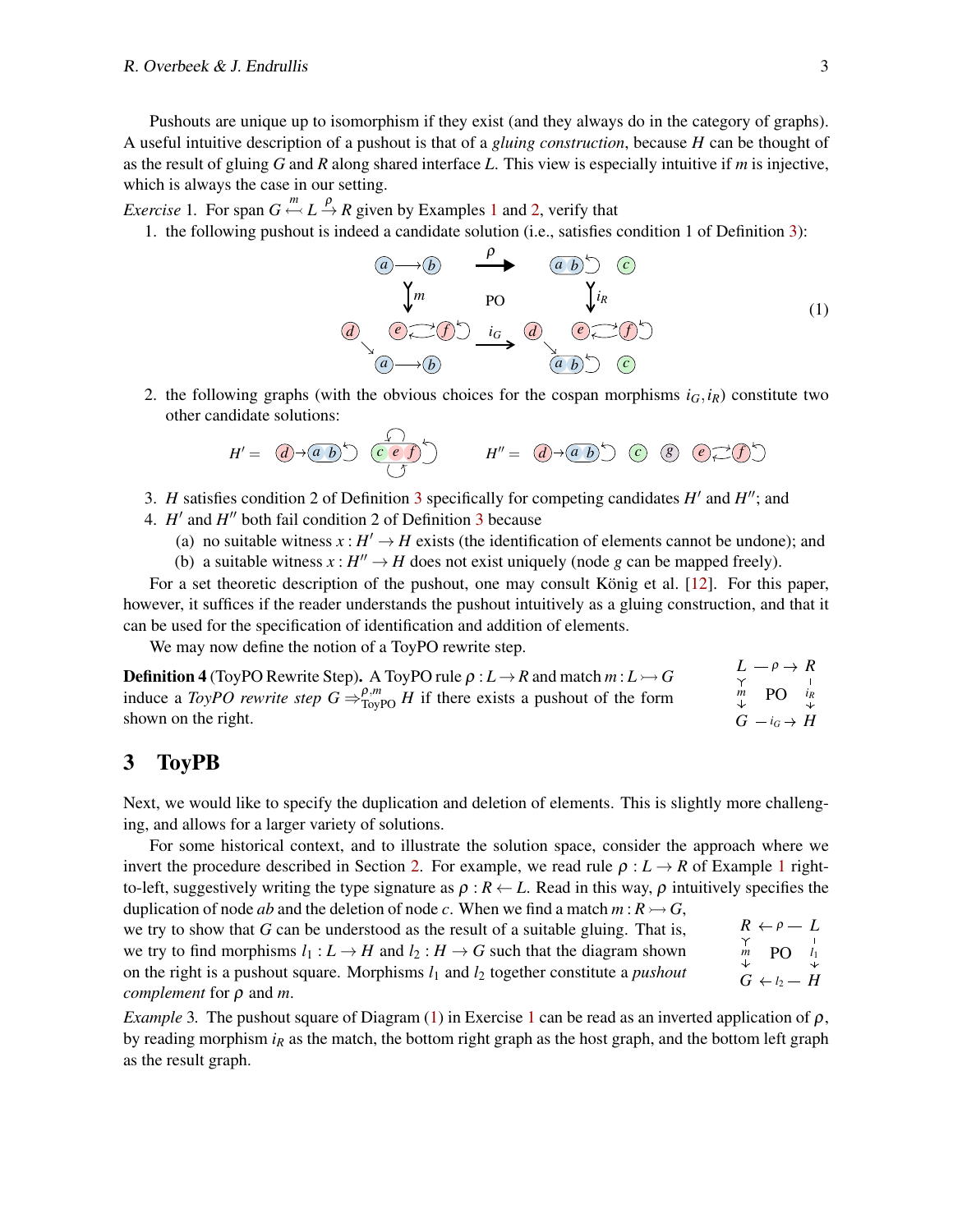The inverse approach has two particular caveats:

1. *Existence of pushout complements*: Consider a rule ρ that deletes a node *a*, and a match *m* as depicted on the right (the domain of  $\rho$  is the empty graph). Even though all pushouts exist in the category of graphs, and even though we have found a match *m*, a pushout complement does not exist for this corner:

the depicted edge can never be obtained through a gluing around an empty interface. The more general implication of this observation is that we are only able to delete nodes if they do not leave any edges "dangling" (called the *gluing condition*). This can be considered a pleasant safety feature, but also a limitation: perhaps we would prefer to simply delete any incident edges (as a general principle), or even be able to specify more fine-grained control on the level of the rule itself.

2 *Uniqueness of pushout complements*: More importantly, unlike pushouts, pushout complements need not be unique: the square on the right shows that two pushout complements exist, one of which does not model duplication (similarly, there exists another pushout complement for the pushout square of Diagram [\(1\)](#page-2-1)). This is problematic if it is desired that rewrite step results are uniquely

determined by the rule and match. In the category of graphs, uniqueness of pushout complements can at least be ensured by restricting rules  $\rho$  to injective morphisms (thus allowing deletion, but not duplication of elements). However, in other categories, such as the category of simple graphs, this is not generally sufficient.

These two caveats notwithstanding, the most dominant graph rewriting method, called the Double Pushout (DPO) approach, combines the pushout complement approach (with the injectivity requirement) with the ToyPO approach. In doing so, it enables the specification of rewrite steps with deletion, identification and addition features, for matches *m* that satisfy the gluing condition.

Definition 5 (DPO Rewriting [\[9\]](#page-8-0)). A *DPO rewrite rule* ρ is a span  $L \leftarrow K \rightarrow R$ . A diagram depicted on the right defines a *DPO rewrite step*  $G_L \Rightarrow_{DPO}^{\tilde{\rho}, m} G_R$ , i.e., a step from  $G_L$  to  $G_R$ using rule  $\rho$  and match  $m: L \rightarrowtail G_L$ .

Alternatives to the DPO approach avoid the construction of pushout complements. For instance, the Single Pushout (SPO) approach [\[13\]](#page-8-11) relies on a single pushout construction, but uses partial graph homomorphisms instead of total morphisms, in order to specify deletion. In this approach, the gluing condition no longer needs to be checked either: all edges incident to a removed vertex are simply deleted. As another example, the Sesqui-Pushout (SqPO) approach [\[5\]](#page-8-5) replaces the first PO square of DPO by what is called a *final pullback complement* square. This square allows duplication with deterministic behavior, and like SPO, deletes any edges that would be left dangling.

For our proposal, called ToyPB (short for ToyPullback), we consider a perspective that is *dual* to the ToyPO approach, rather than its inverse. First, instead of trying to find an occurrence of some pattern *L* in a graph *G* (through a match  $m: L \rightarrow G$ , we try to find a graph homomorphism  $\alpha: G \rightarrow T$  *into* some graph *T*. When we adopt such a viewpoint, we will call  $\alpha$  an *adherence morphism*, and we can think of *T* as a kind of type graph. For instance, if *T* is the graph from Figure [2](#page-3-0) then any adherence  $\alpha$  :  $G \rightarrow T$  assigns one of two

Figure 3: Edge colors.

 $T = \left(\begin{array}{c} x \\ y \end{array}\right)$ 

<span id="page-3-0"></span> $T = a \rightarrow b$ 

Figure 2: Node colors.

 $L \leftarrow \iota \rightarrow K \rightarrow r \rightarrow R$  $G_L \longleftrightarrow G_K \longrightarrow G_R$ *m*  $l \rightarrow K - r$ PO PO



$$
\begin{array}{c}\n\textcircled{a} \\
\downarrow_m \\
\downarrow_m \\
\hline\n\textcircled{a}\longrightarrow\textcircled{b}\n\end{array}
$$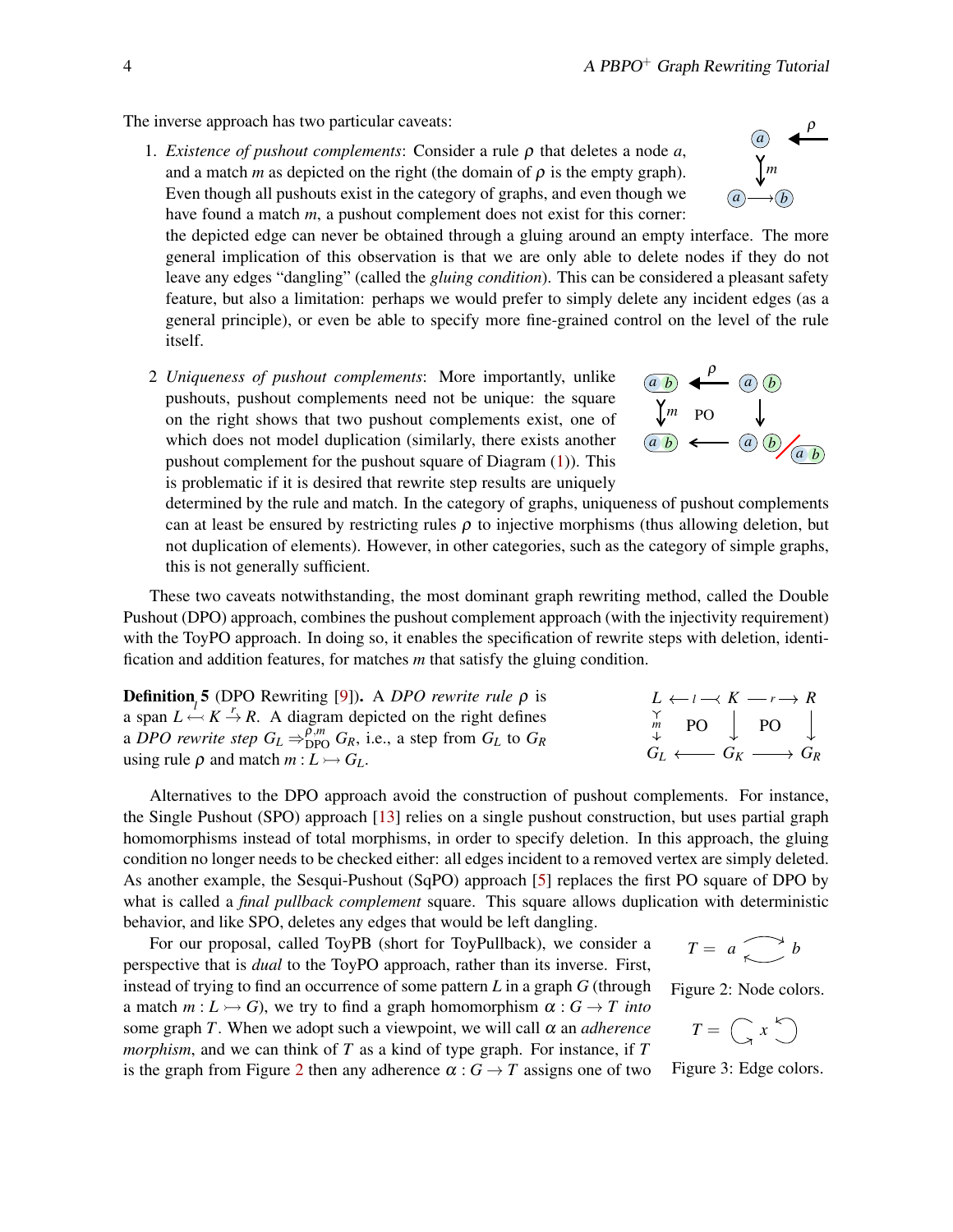"colors" *a* and *b* to nodes of *G* such that no two *G*-neighbors have the same color ( $\alpha$  is effectively a proof that *G* is 2-colorable or bipartite); and if *T* is as in Figure [3](#page-3-0) then we can regard any  $\alpha$  as assigning every edge of *G* one of two "colors", depending on which loop is being assigned. We now consider a ToyPB rule to specify a manipulation of such type graphs.

**Definition 6** (ToyPB Rule). A *ToyPB rule* is a morphism  $\rho : L' \leftarrow R'. L'$  and  $R'$  are called *type graphs*.

Observe that ToyPO and ToyPB rules are formally identical. But it helps to emphasize the difference in perspective by presenting the definitions differently.

<span id="page-4-1"></span>*Example* 4. Rule  $\overline{a}$   $\rightarrow$   $\overline{b}$   $\leftarrow$   $\overline{a}$   $\rightarrow$   $\overline{b}$  specifies the deletion of edges that originate in *b*-nodes, and the duplication of edges that originate in *a*-nodes. An intended example application is given by the commutative square in Figure [4.](#page-4-0) In this and the next example, the rule lies at the bottom of the square, and the node identities of the rule have been adjusted to indicate how the morphisms are defined (see Notation [1\)](#page-1-5).

<span id="page-4-2"></span>*Example* 5. Let us again think of an adherence  $\alpha$  :  $G \rightarrow T$  on graphs *G* and *T* as assigning colors to elements of *G*. Rule  $\left(\begin{array}{cc} a & b \end{array}\right)$   $\leftarrow$   $\left(\begin{array}{cc} a & b \end{array}\right)$  specifies the deletion of all "red" edges, and splits all nodes so that the "blue" edges are rendered as edges of a (one-way) bipartite graph. An intended example application is given by the commutative square in Figure [5.](#page-4-0)

The desired outcomes of Examples [4](#page-4-1) and [5](#page-4-2) (which we hope the reader agrees are the most reasonable ones given the adopted intuitive perspective) can be obtained through a pullback construction, a notion that is the dual to the pushout (Definition [3\)](#page-1-4). Like pushouts, pullbacks are unique up to isomorphism.

**Definition 7** (Pullback [\[16,](#page-8-8) [2\]](#page-8-9)). The *pullback* of a cospan  $G \stackrel{\alpha}{\rightarrow} L' \stackrel{\rho}{\leftarrow} R'$ is a span  $\sigma = G \stackrel{i_G}{\leftarrow} H \stackrel{i_R}{\rightarrow} R$  such that

- 1.  $\sigma$  *is a candidate solution*:  $\alpha \circ i_G = \rho \circ i_R$ ; and
- 2.  $\sigma$  *is the minimal solution*: for any span  $G \stackrel{iG'}{\leftarrow} H' \stackrel{iR'}{\rightarrow} R'$  that satisfies  $\alpha \circ i_G' = \rho \circ i_R'$ , there exists a *unique* morphism  $x : H' \to H$  such that  $i_G' = i_G \circ x$  and  $i_R' = i_R \circ x$ .



<span id="page-4-3"></span>Figure 6: Pullback.

Both requirements are conveniently visualized in the commuting diagram in Figure [6.](#page-4-3)

*Remark* 2 (Fibered Product)*.* The metaphor of a pushout as a gluing construction unfortunately does not dualize very well. However, in the category of sets, the pullback can be understood as *fibered product*, which is a generalization of the familiar Cartesian product: the pullback object *H* (Figure [6\)](#page-4-3) contains all pairs  $(x, y)$  ( $x \in G$  and  $y \in R'$ ) for which  $\alpha(x) = \rho(y)$ . For the category of graphs, the vertex set *V* and edge set  $E$  of  $H$  can in fact be constructed by constructing the fibered products for  $V$  and  $E$  independently.

<span id="page-4-0"></span>

Figure 4: Example [4.](#page-4-1)



Figure 5: Example [5.](#page-4-2)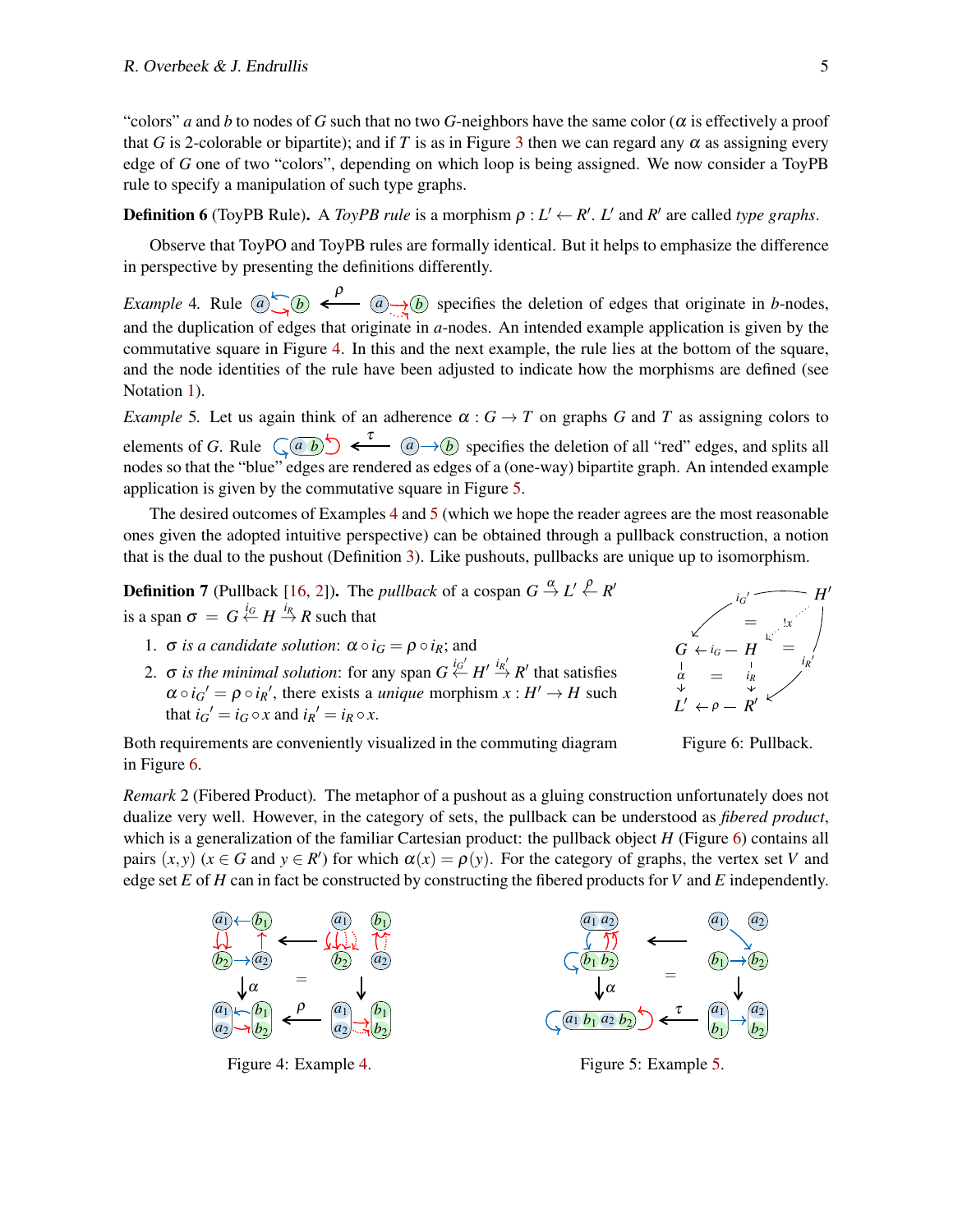*Exercise* 2. Adapt Exercise [1](#page-2-2) for pullbacks: construct some candidates that compete with the solutions given in Examples [4](#page-4-1) and [5](#page-4-2) (e.g., consider the empty graph), and assess why these candidates do not qualify as pullbacks.

We may now define the notion of a ToyPB rewrite step.

*L*  $\prime \leftarrow \rho - R$ ′  $\alpha$  **PB**  $i_R$ *iG* PB ρ **Definition 8** (ToyPB Rewrite Step). A ToyPB rule  $\rho: L' \leftarrow R'$  and adherence morphism  $\alpha$  :  $G \to L'$  induce a *ToyPB rewrite step*  $G \Rightarrow_{\text{TopPB}}^{\rho,\alpha} H$  if there exists a pullback of the form depicted on the right.

Note that unlike ToyPO, ToyPB does not have any injectivity restrictions, because we would usually like arbitrarily large graphs *G* to be typeable by a relatively small type graph *L* ′ .

# <span id="page-5-0"></span>4 PBPO $^+$

The following preliminary exercise shows that we can use pullbacks to construct preimages. It is useful for understanding  $PBPO<sup>+</sup>$  rules and matches.

 $L \leftarrow \iota - K$  $L' \leftarrow l' - K'$  $t_L$  *p***B**  $t_K$ *l* PB *l* ′ *Exercise* 3 (Computing Preimages). For cospans  $L \stackrel{t_L}{\rightarrowtail} L' \stackrel{l'}{\leftarrow} K'$  with one injective leg  $t_L$ , define  $l'^{-1}(t_L)$  as the subgraph of  $K'$  that is mapped onto the subgraph  $t_L(L)$ of *L* ′ . Using intuitive reasoning, convince yourself that for a pullback, as depicted on the right, we have  $K \cong l'^{-1}(t_L)$ .

<span id="page-5-1"></span>**Definition 9** (PBPO<sup>+</sup> Rewrite Rule [\[4,](#page-8-3) [14\]](#page-8-2)). A *PBPO<sup>+</sup> rewrite rule*  $\rho$  is a collection of objects and morphisms, arranged as follows around a pullback square:

$$
\rho = \begin{array}{c}\nL \leftarrow l - K \rightarrow R \\
\uparrow \quad \searrow \\
\downarrow \quad \text{PB} \quad \downarrow \quad \\
L' \leftarrow l' - K'\n\end{array}
$$

*L* is the *lhs pattern* of the rule, *L'* its *type graph*, and  $t<sub>L</sub>$  the *embedding* of *L* into *L'*. Similarly for the *interface K*. *R* is the *rhs pattern* or *replacement for L*.

Thus, a PBPO<sup>+</sup> rule uses a type graph *L'* with a distinguished pattern graph *L*, specified by means of an injection  $t_L: L \rightarrow L'$ . A morphism  $l' : L' \leftarrow K'$  is used to specify deletion and duplication on the type graph, similar to a ToyPB rule. A morphism  $r : K \to R$  is then used to specify identification and addition specifically on  $l'^{-1}(t_L)$ , similar to a ToyPO rule.

For matching, we would like to view *L* ′ as providing a type environment *around* the designated pattern  $t_L(L) \subseteq L'$ . For rewrite steps, this means that *precisely one* occurrence of *L* in *G* should be mapped onto  $t_L(L)$  by an adherence morphism  $\alpha: G \to L'$ . Stated in terms of preimages, we require that  $\alpha^{-1}(t_L) \cong L$ . We call such a match a *strong match*.

**Definition 10** (Strong Match [\[14\]](#page-8-2)). An *adherence morphism*  $\alpha$ :  $G \rightarrow L'$  establishes a *strong match* for an embedding  $t_L : L \rightarrow L'$  if the square depicted on the right is a pullback square. The induced morphism  $m: L \rightarrow G$  is called the *match morphism*.

 $L \succ m \rightarrow G$  $L \succ t_L \rightarrow L$ ′ *m*  $PB$ *tL*

*Example* 6*.* The left of

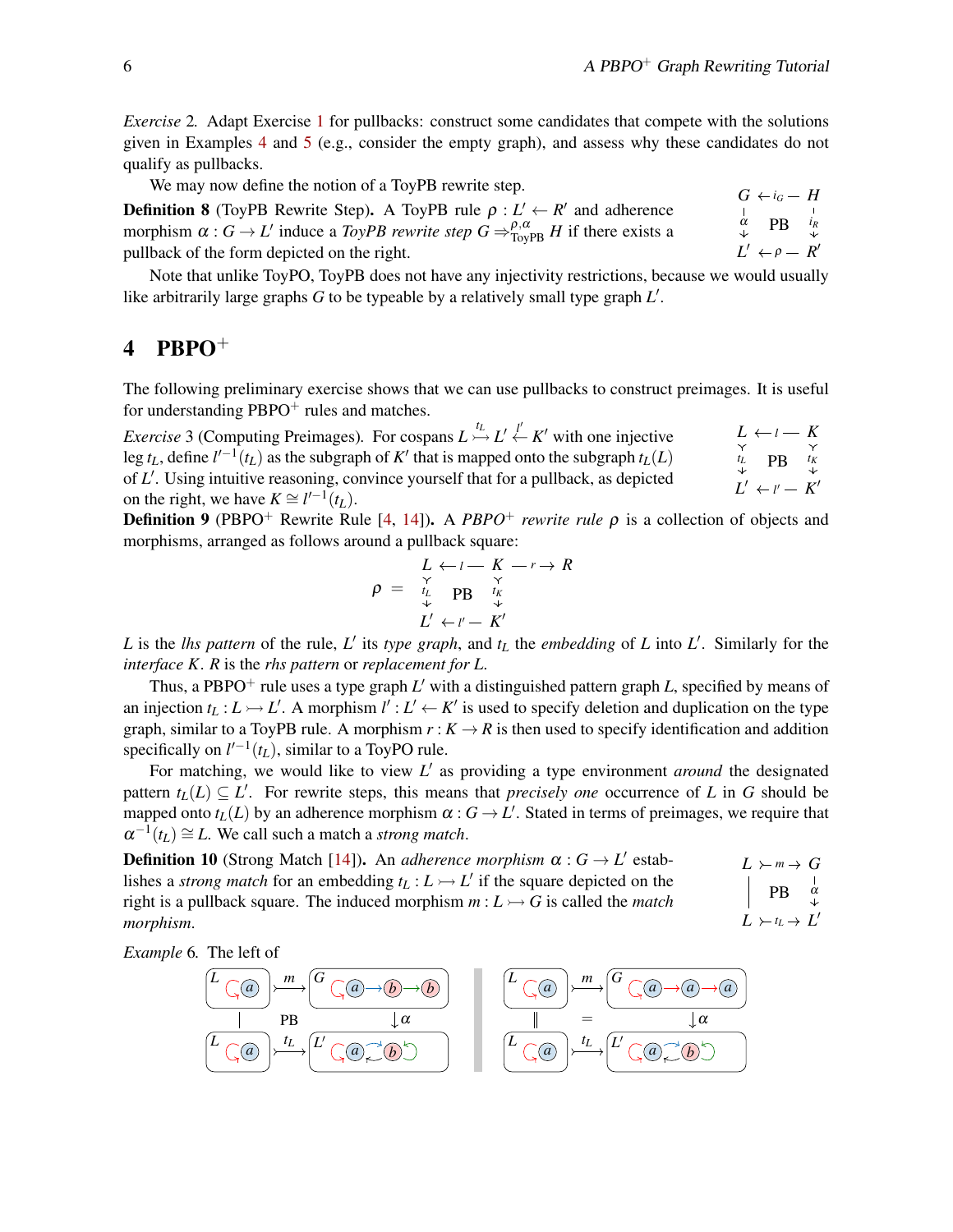<span id="page-6-1"></span>

Figure 7: Example illustrating duplication, deletion and redirection and constraining application.

visualizes a strong match: *L'* has exactly one occurrence of *L* (namely  $m(L)$ ) mapped onto  $t_L(L)$ . The square is a pullback square. The right is merely a commutative square, not a pullback square: because all of *G* is collapsed onto  $t_L(L)$ , the pullback object  $\alpha^{-1}(t_L)$  is in fact *G* itself.

The definition of a PBPO<sup>+</sup> rewrite step consists of a strong match square, a ToyPB-like pullback square (using "rule"  $l' : L' \leftarrow K'$ ), and a ToyPO-like pushout square (using "rule"  $r : K \rightarrow R$ ). For this, the pullback and pushout squares need to be appropriately connected. As stated in the definition below, this can always be done, because the existence of a unique morphism  $u : K \rightarrow G_K$  satisfying  $t_K = u' \circ u$ is guaranteed.

**Definition 11** (PBPO<sup>+</sup> Rewrite Step [\[14\]](#page-8-2)). A PBPO<sup>+</sup> rewrite rule  $\rho$  (Definition [9\)](#page-5-1), match morphism  $m: L \rightarrowtail G_L$  and adherence morphism  $\alpha: G_L \rightarrow L'$  induce a rewrite step  $G_L \Rightarrow_{PBPO^+}^{\rho,(m,\alpha)} G_R$  if the properties indicated by the commuting diagram



hold, where  $u : K \to G_K$  is the unique (and necessarily monic) morphism satisfying  $t_K = u' \circ u$  [\[14,](#page-8-2) Lemma  $11$  $11$ ].<sup>1</sup>

*Example* [7](#page-6-1) (Rewrite Step). The rewrite step  $G_L \Rightarrow_{PBPO^+}^{\rho,(m,\alpha)} G_R$  depicted in Figure 7 illustrates some important features of PBPO<sup>+</sup>. The rule  $\rho$  consists of the objects  $L, K, R, L'$  and  $K'$  together with the obvious morphisms. The pattern *L* requires any host graph  $G_L$  to contain three nodes, and two of these nodes have an edge targeting the third node. The graph L' describes the permitted shapes of the host graph

<span id="page-6-0"></span><sup>&</sup>lt;sup>1</sup>Morphism *u* can be obtained by pulling back *m* along  $g_L$ . However, as shown in the cited lemma, the solution for *u* in  $t_K = u' \circ u$  exists and is uniquely determined for PBPO<sup>+</sup> (it is not for PBPO [\[14,](#page-8-2) Remark 17]). We thus need not specify how *u* is constructed, allowing us to simplify the diagram.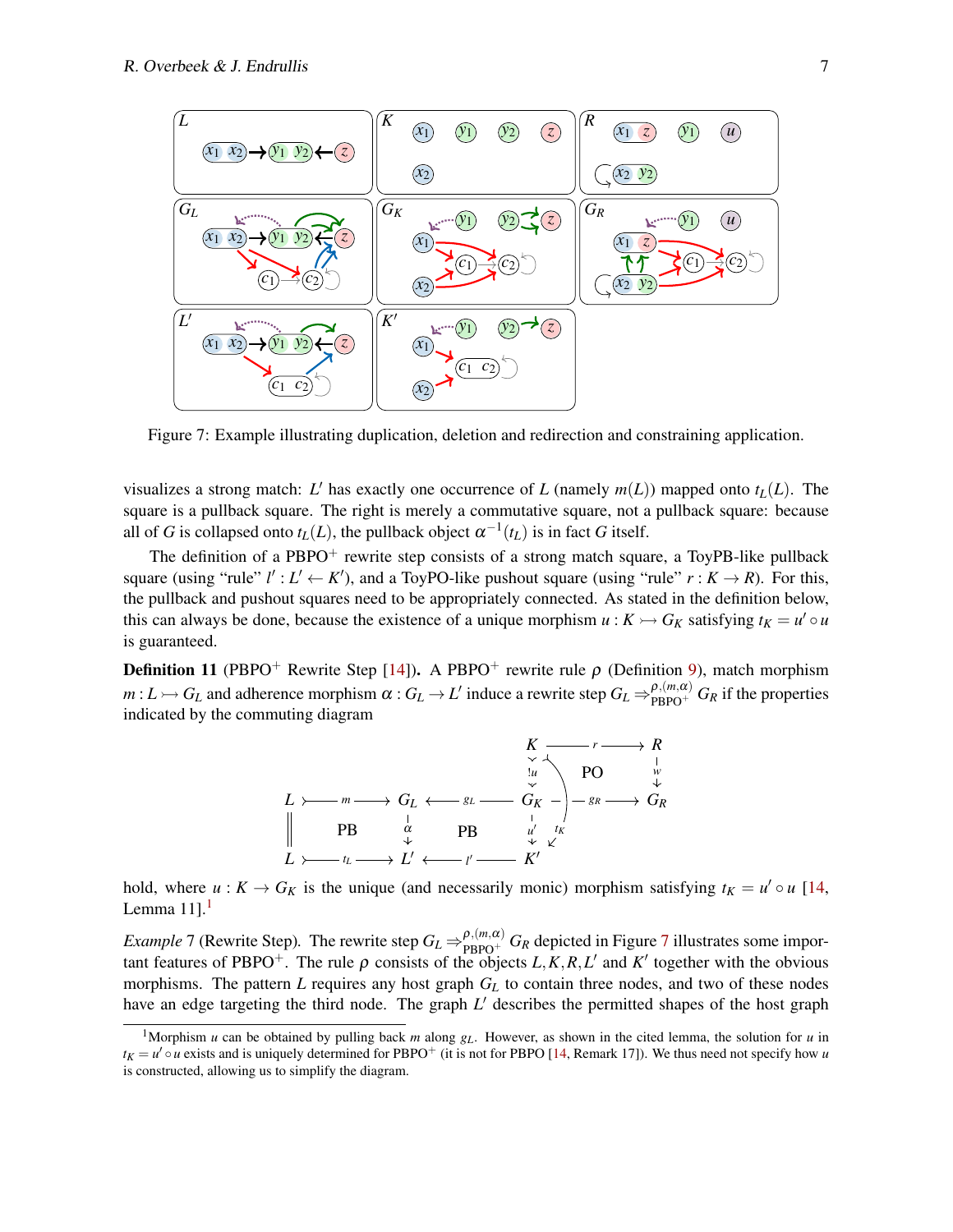around the pattern *L*. Due to the strong match condition, any  $\alpha$  :  $G_L \rightarrow L'$  has to map all nodes and edges in the context  $G_L - m(L)$  of the host graph nodes onto  $L' - t_L(L)$ . So, in particular,  $c_1 c_2$  in  $L'$  captures all the context nodes of  $G_L$ . Each edge in  $L' - t_L(L)$  is a placeholder for an arbitrary number (0 or more) of edges in the host graph. This example illustrates the following features:

(i) *Application conditions:*

The graph  $L'$  allows for (an arbitrary number of) edges from  $x_1x_2$  to the context, from the context to *z*, from  $y_1y_2$  to  $x_1x_2$  and from  $y_1y_2$  to *z* (and edges among context nodes). Besides the edges in the pattern, any other edges are forbidden. For instance there cannot be edges from *z* to the context, and no additional edges from  $x_1x_2$  to  $y_1y_2$ .

(ii) *Duplicating and deleting elements:*

The morphism  $l' : K' \to L'$  enables the duplication and deletion of nodes and edges. For instance, from  $L'$  to  $K'$ , the node  $x_1x_2$  is duplicated along with its edges to the context (indicated in red). The edges from  $c_2$  to x (indicated in blue) and the thick edges are deleted, because they do not lie in the image of  $l'$ .

(iii) *Identifying and adding elements:*

The morphism  $r : K \to R$  enables the identification of elements of K, and the addition of new elements. Here, *K* is the result of restricting the duplication and deletion effects of *l'* to  $t_L(L) \cong L$ . In the example, *r* identifies (or merges)  $x_1$  with  $z$  and  $x_2$  with  $y_2$ , adds a fresh node *u* and a fresh edge from *x*2*y*<sup>2</sup> to itself. In the middle row, observe that the sources and targets of edges are updated accordingly from  $G_K$  to  $G_R$ . For instance, the edges  $y_1 \rightarrow x_1$  and  $y_2 \rightarrow z$  in  $G_K$  are redirected to target the merged node  $x_1z$  in  $G_R$ .

(iv) *Edge redirection:*

The combination of duplication along  $l' : K' \to L'$  and merging along  $r : K \to R$  enables the arbitrary redirection of all those endpoints (source and target) of edges that lie in the pattern *m*(*L*). Importantly, the edge itself does not need to be part of the pattern, only the endpoint to be redirected. For instance, the edges from  $y_1y_2$  to *z* (indicated in green) are redirected to go from  $x_2$  to  $x_1$ . This is achieved by first duplicating one endpoint of the edge, namely the source  $y_1y_2$ , and then merging the fresh source  $y_2$  with  $x_2$ , and the target *z* with  $x_1$ .

For another example, see [\[15,](#page-8-4) Example 15].

## <span id="page-7-0"></span>5 Related Work

One of the first tutorials by Ehrig et al. [\[8\]](#page-8-12) present intuitive approaches to DPO and SPO, also covering some metatheoretic properties. Baresi et al. [\[1\]](#page-8-13) take a different approach and provide a broad and applied introduction to the graph transformation research field, introducing DPO set theoretically. The tutorial by Heckel [\[11\]](#page-8-14) discusses a notion of typed graph transformation informally. The problem of dangling edges is highlighted, and some solutions that have been proposed to deal with them are discussed. The very recent tutorial by König et al. [[12\]](#page-8-10) explains the "essence" of DPO, and gives a gentle build-up towards pushouts. In their case, this involves giving a set-theoretic definition of pushouts. Only SPO is mentioned when the subject of deletion in unknown contexts is discussed. In addition, the tutorial discusses attributed graph rewriting and tools.

For a more extensive overview of tutorials, see [\[12,](#page-8-10) Section 7.1].